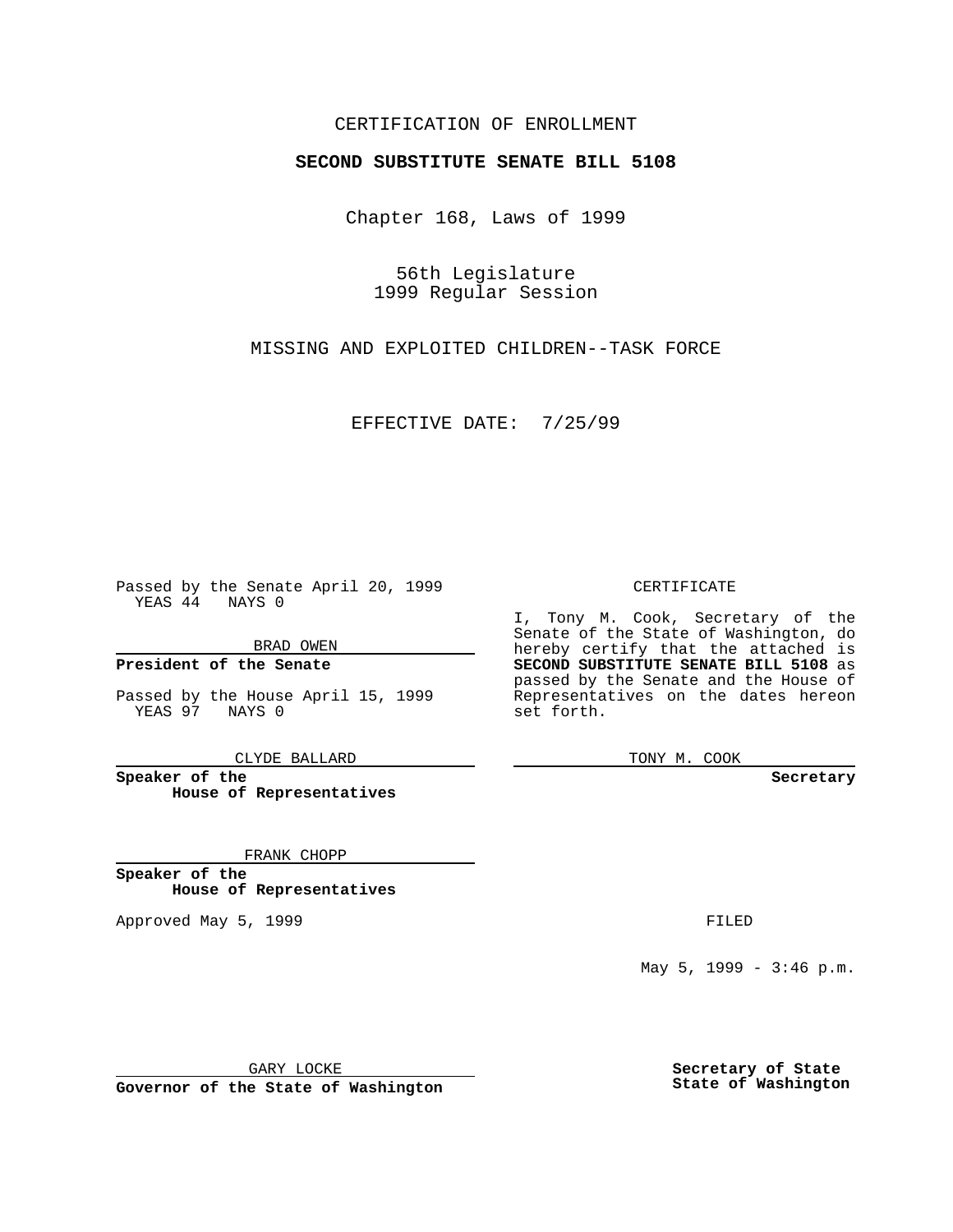## **SECOND SUBSTITUTE SENATE BILL 5108** \_\_\_\_\_\_\_\_\_\_\_\_\_\_\_\_\_\_\_\_\_\_\_\_\_\_\_\_\_\_\_\_\_\_\_\_\_\_\_\_\_\_\_\_\_\_\_

\_\_\_\_\_\_\_\_\_\_\_\_\_\_\_\_\_\_\_\_\_\_\_\_\_\_\_\_\_\_\_\_\_\_\_\_\_\_\_\_\_\_\_\_\_\_\_

#### AS AMENDED BY THE HOUSE

Passed Legislature - 1999 Regular Session

#### **State of Washington 56th Legislature 1999 Regular Session**

**By** Senate Committee on Ways & Means (originally sponsored by Senators Patterson, Johnson, Eide, Rossi, Prentice, T. Sheldon, Winsley, McAuliffe, Oke, Kohl-Welles and Costa; by request of Lieutenant Governor)

Read first time 03/08/99.

 AN ACT Relating to missing and exploited children; adding new sections to chapter 13.60 RCW; and creating new sections.

BE IT ENACTED BY THE LEGISLATURE OF THE STATE OF WASHINGTON:

 NEW SECTION. **Sec. 1.** The legislature finds a compelling need to address the problem of missing children, whether those children have been abducted by a stranger, are missing due to custodial interference, or are classified as runaways. Washington state ranks twelfth in the nation for active cases of missing juveniles and, at any given time, more than one thousand eight hundred Washington children are reported as missing. The potential for physical and psychological trauma to these children is extreme. Therefore, the legislature finds that it is paramount for the safety of these children that there be a concerted effort to resolve cases of missing and exploited children.

 Due to the complexity of many child abduction cases, most law enforcement personnel are unprepared and lack adequate resources to successfully and efficiently investigate these crimes. Therefore, it is the intent of the legislature that a multiagency task force be established within the Washington state patrol, to be available to assist local jurisdictions in missing child cases through referrals,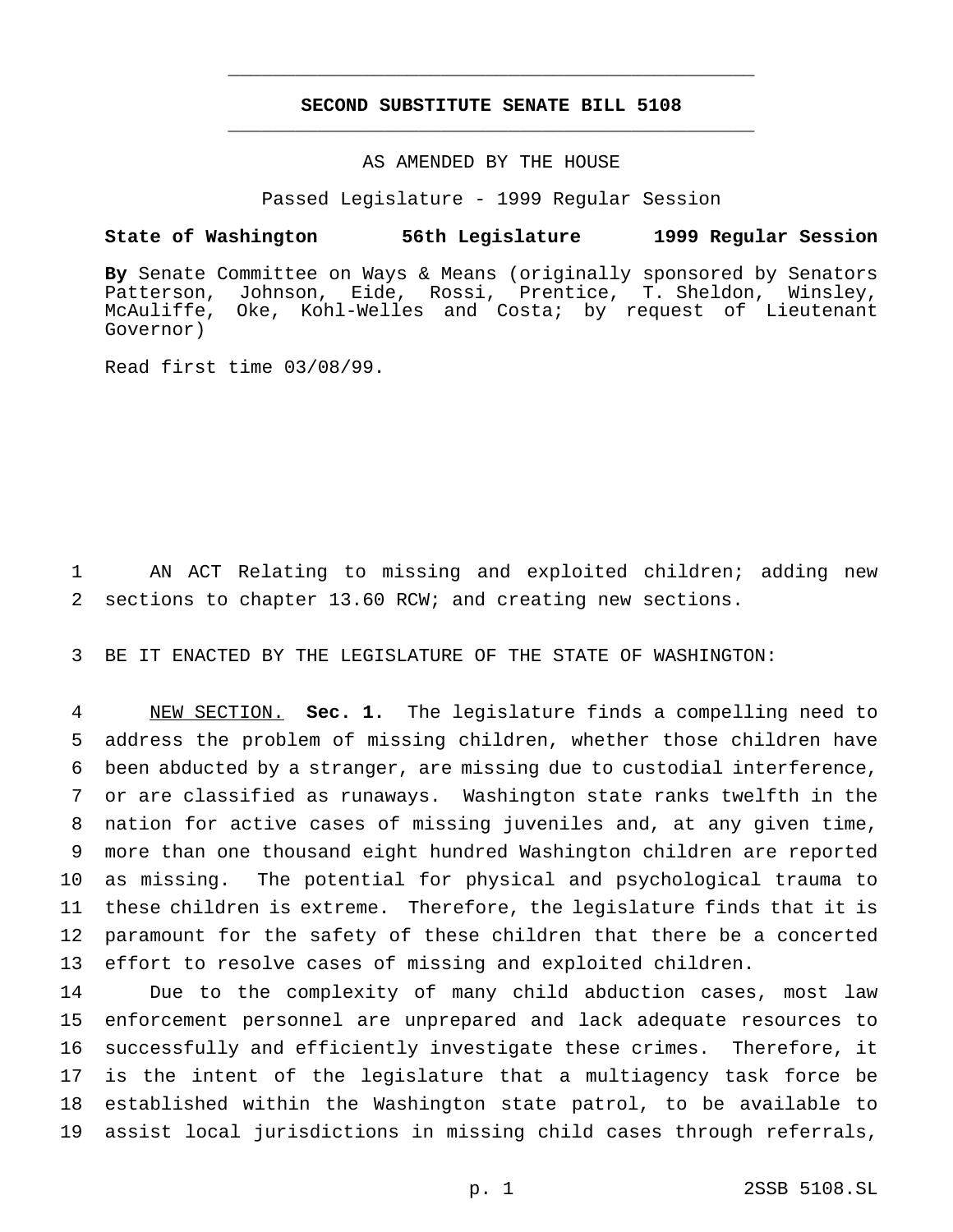on-site assistance, case management, and training. The legislature intends that the task force will increase the effectiveness of a specific case investigation by drawing from the combined resources, knowledge, and technical expertise of the members of the task force.

 NEW SECTION. **Sec. 2.** (1) A task force on missing and exploited children is established in the Washington state patrol. The task force shall be under the direction of the chief of the state patrol.

 (2) The task force is authorized to assist law enforcement agencies, upon request, in cases involving missing or exploited children by:

(a) Direct assistance and case management;

(b) Technical assistance;

(c) Personnel training;

 (d) Referral for assistance from local, state, national, and international agencies; and

 (e) Coordination and information sharing among local, state, interstate, and federal law enforcement and social service agencies.

 (3) To maximize the efficiency and effectiveness of state resources and to improve interagency cooperation, the task force shall, where feasible, use existing facilities, systems, and staff made available by the state patrol and other local, state, interstate, and federal law enforcement and social service agencies. The chief of the state patrol may employ such additional personnel as are necessary for the work of the task force and may share personnel costs with other agencies.

 (4) The chief of the state patrol shall seek public and private grants and gifts to support the work of the task force.

 (5) By December 1, 2001, and annually thereafter, the chief of the state patrol shall submit a report to the appropriate committees of the legislature. The report shall establish performance measurements and objectives for the task force and assess the accomplishments of the task force.

 (6) For the purposes of sections 1 through 3 of this act, "exploited children" means children under the age of eighteen who are employed, used, persuaded, induced, enticed, or coerced to engage in, or assist another person to engage in, sexually explicit conduct. "Exploited children" also means the rape, molestation, or use for prostitution of children under the age of eighteen.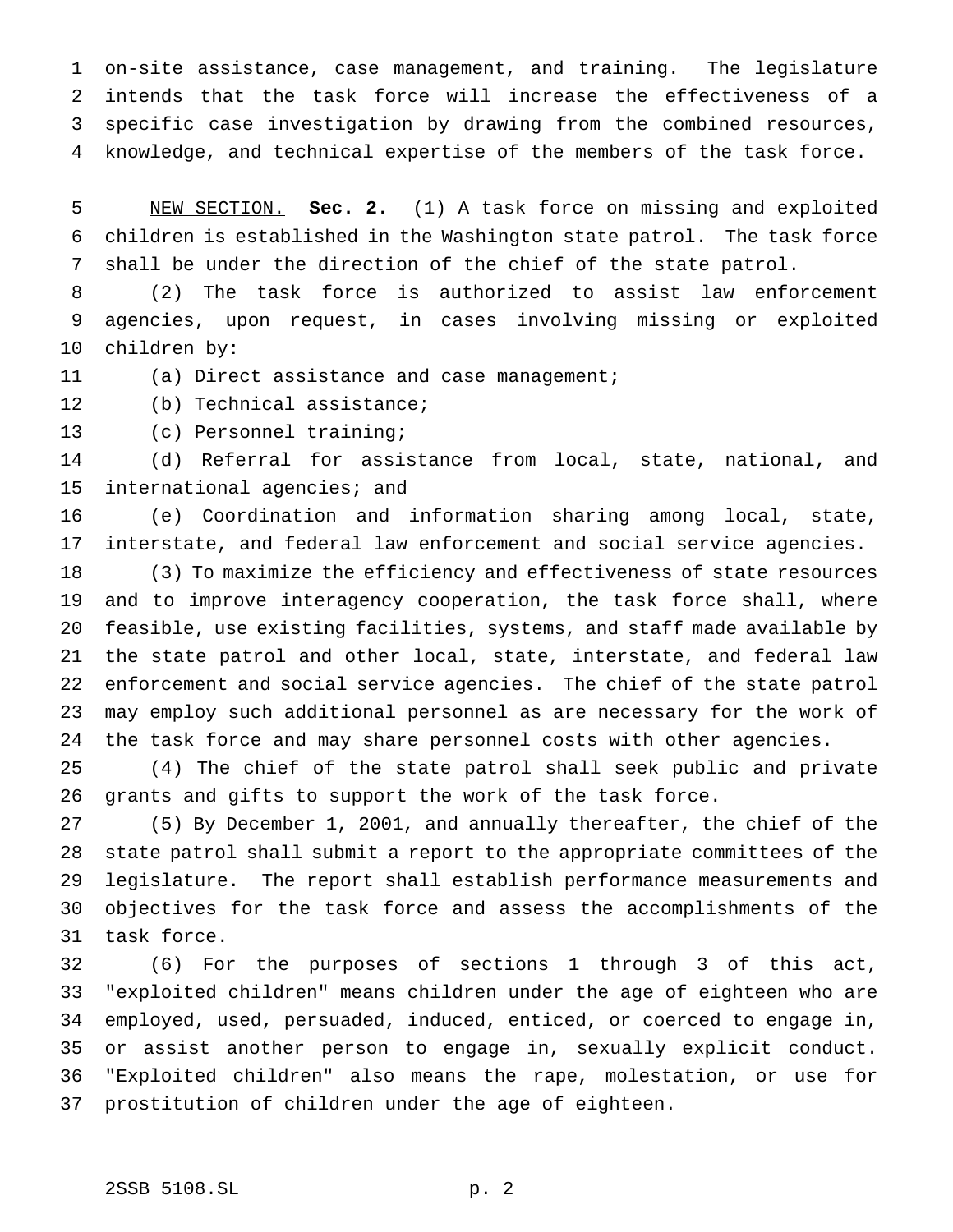NEW SECTION. **Sec. 3.** The advisory board on missing and exploited children is established to advise the chief of the Washington state patrol on the objectives, conduct, management, and coordination of the various activities of the task force on missing and exploited children. (1) The chief of the state patrol shall appoint five members to the advisory board: (a) One member shall be a county prosecuting attorney or a representative and shall be appointed in consultation with the elected county prosecutors; (b) two members shall be a municipal police chief and a county sheriff, or their representatives, and shall be appointed in consultation with the association of sheriffs and police chiefs under RCW 36.28A.010; (c) one member shall be a representative 12 of the state patrol; and (d) one member shall be a representative of

 (2) A sixth member of the board shall represent and be appointed by the attorney general.

parents of missing or exploited children.

 (3) To improve interagency communication and coordination, the chief of the state patrol shall invite representatives of federal law enforcement agencies and state social service agencies to participate in the advisory board.

 (4) The members of the board shall be qualified on the basis of knowledge and experience as may contribute to the effective performance of the board's duties. The board shall elect its own chair from among its members. Meetings of the board may be convened at the call of the chair or by a majority of the members.

 (5) The term of each member of the board shall be two years and shall be conditioned upon the member retaining the official position from which the member was appointed.

 NEW SECTION. **Sec. 4.** This act may be known and cited as the Teekah Lewis act.

 NEW SECTION. **Sec. 5.** If specific funding for the purposes of this act, referencing this act by bill or chapter number, is not provided by June 30, 1999, in the omnibus appropriations act, this act is null and void.

 NEW SECTION. **Sec. 6.** Sections 1 through 3 of this act are each added to chapter 13.60 RCW.